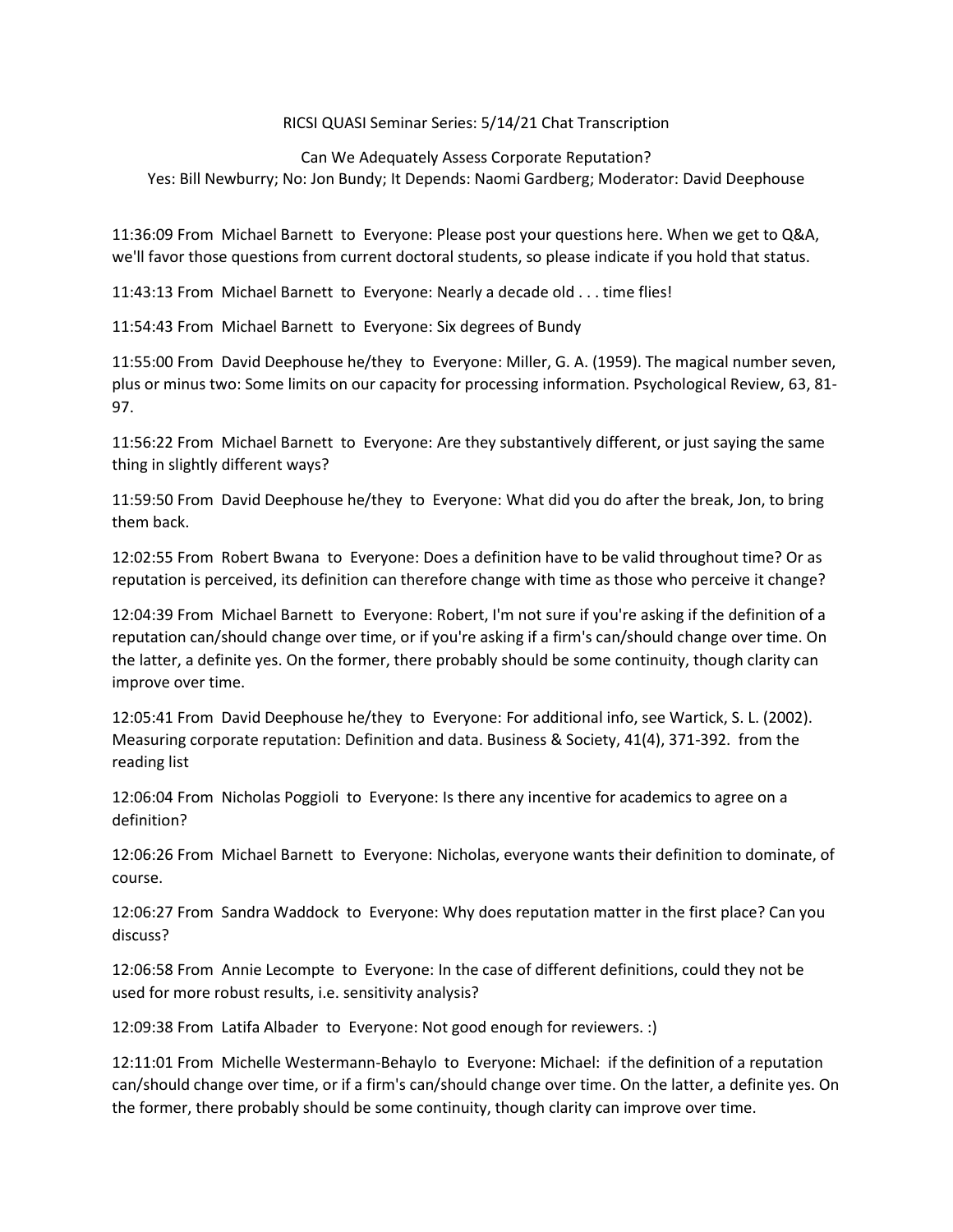12:11:41 From Michael Barnett to Everyone: Personally, I think it's OK to use different definitions of reputation in different ways in different papers, so long as you clearly identify how you're using it in that setting, and your measures and implications align.

12:11:46 From Nicholas Poggioli to Everyone: This discussion makes me think of the definition and measurement of weight. We all have an intuitive sense of what it is, but your weight varies by the size (and gravity) of the planetary body your stand on (my weight on the moon is less than my weight on earth, though my mass is the same). Reputation might be similar, in terms of measurement.

12:11:50 From Michelle Westermann-Behaylo to Everyone: I would say that what we find valuable has changed over time, so why wouldn't the definition?

12:12:56 From Jonathan Bundy to Everyone: There's alot of research showing that some of the popular measures (FMA) do change over time. Bermiss, Y. S., Zajac, E. J., & King, B. G. 2013. Under construction: How commensuration and management fashion affect corporate reputation rankings. Organization Science.; Bowers, A., & Prato, M. 2019. The Role of Third-Party Rankings in Status Dynamics: How Does the Stability of Rankings Induce Status Changes? Organization Science, 30(6): 1146-1164.

12:13:01 From Nicholas Poggioli to Everyone: So reputation measurement might be an interactive measure, rather than a standalone measure.

12:13:50 From Paul Seaborn to Everyone: To follow Nicholas' point perhaps a better analogy that captures the complexity of reputation would be to compare reputation and "size" rather than "weight"

12:14:22 From Angie Fairchild to Everyone: @nicholas, how would you complete the SAT question: Weight : Mass as reputation :

12:16:12 From Nicholas Poggioli to Everyone: Angie, good question. I'd go with weight : (mass x gravitational force), then the analogy might be reputation : (corporate action x stakeholder preference)

12:16:13 From Julia Langdon to Everyone: 45

12:16:44 From Charles H. Cho to Everyone: 'Slightly' biased :-)

12:16:58 From Nicholas Poggioli to Everyone: stakeholder preferences vary, like gravitational force does across planetary bodies

12:17:04 From Sandra Waddock to Everyone: Those are the biggest companies, too, and also the most visible for one reason or another.

12:17:15 From Rongrong Zhang to Everyone: There is a costco in Shanghai, China

12:17:47 From Charles H. Cho to Everyone: Also financial halo effect... big and RICH/profitable have good reputation

12:18:10 From David Deephouse he/they to Everyone: My doctoral student, Rongrong Zhang, knows more than I do -- I feel I've done a good job as supervisor

12:18:22 From Michael Barnett to Everyone: CRQ list is also all US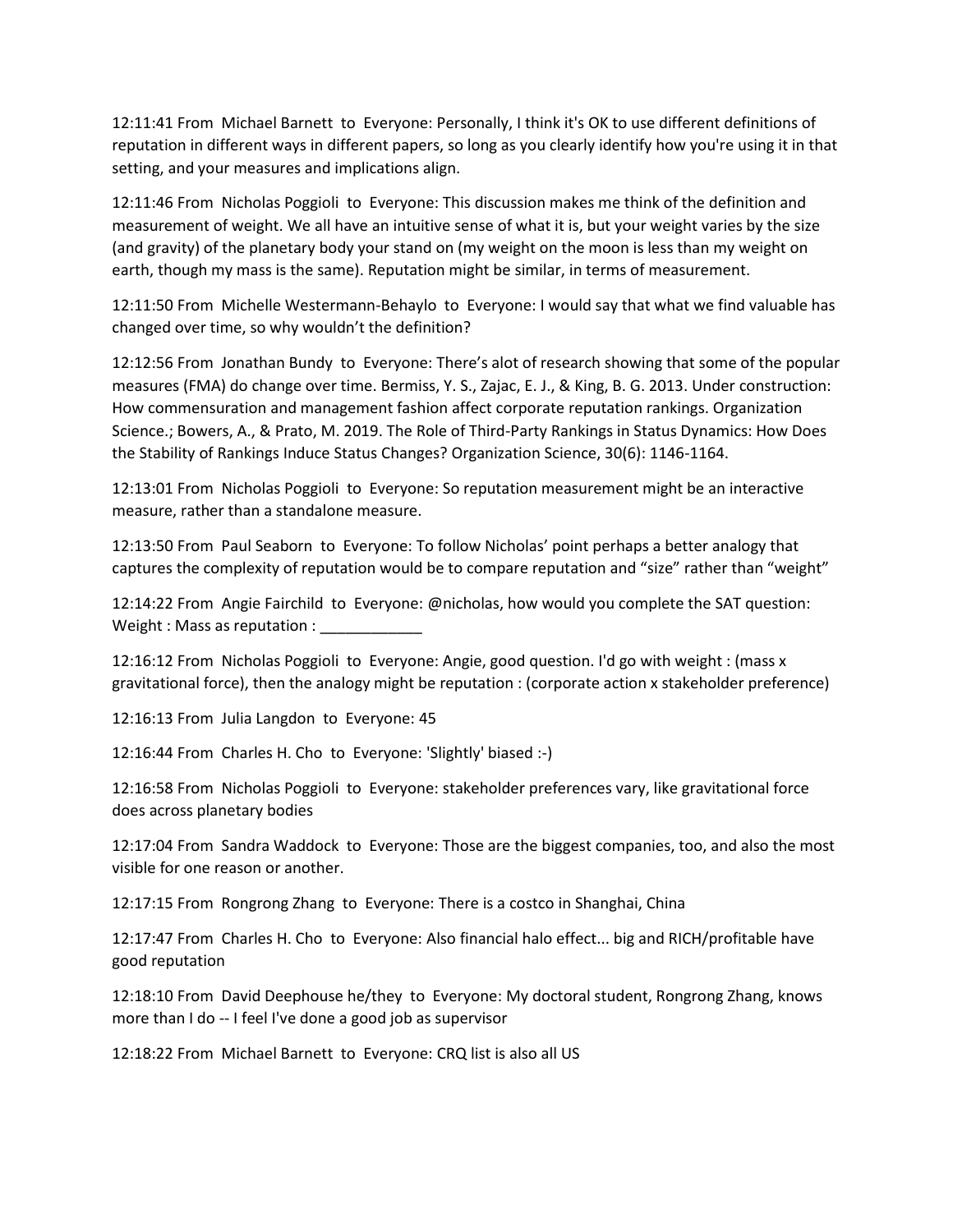12:18:53 From Charles H. Cho to Everyone: <https://www.tandfonline.com/doi/abs/10.1080/0969160X.2010.9651817>

12:20:42 From Anastasiya Zavyalova to Everyone: These rankings are also biased towards consumerfacing companies against B2B.

12:21:52 From Farhan Iqbal to Everyone: As a previous PepsiCo employee, that's sad to hear

12:22:54 From Kathleen Rehbein to Everyone: But what are the barriers to gathering your own data? validity in the review process? I agree it might be better data--but there might be publishing hurdles?

12:23:41 From Michael Barnett to Everyone: Naomi's chapter (Ch. 3) in the Oxford Handbook of Corporate Reputation has a list and analysis of available rep measures (at that time).

12:25:57 From Charles H. Cho to Everyone: Had used the very first Newsweek 'green' reputation index: <https://www.sciencedirect.com/science/article/abs/pii/S0361368211001140>

12:28:27 From Charles H. Cho to Everyone: But unsure how and they keep chnaging methods!

12:30:41 From Farhan Iqbal to Everyone: Measurement invariance is a pretty big topic that our OB friends across the aisle incorporate in their SEM models.... e.g. Vandenberg, R. J., & Lance, C. E. (2000). A review and synthesis of the measurement invariance literature: Suggestions, practices, and recommendations for organizational research. Organizational research methods, 3(1), 4-70.

12:35:45 From Brayden King to Everyone: thanks for the Joan Jett reference David

12:37:03 From Kathleen Rehbein to Everyone: Are B corps --getting to the essence of reputation?

12:40:15 From Charles H. Cho to Everyone: People go to Walmart anyways because things are cheap (same for Amazon).

12:41:05 From Verena Komander to Everyone: Is there an established measure for the idea of "audiences' evaluation of the economic outlook of a focal firm"

12:41:12 From David Deephouse he/they to Everyone: Wal-Mart Study of different perceptions Carter, S. M., & Deephouse, D. L. (1999). 'Tough talk' or 'soothing speech:' Managing reputations for being tough and for being good. Corporate Reputation Review, 2(4), 308-332. doi: <https://doi.org/10.1057/palgrave.crr.1540089>

12:41:19 From Charles H. Cho to Everyone: Thank God they pulled out of my birth country!

12:41:46 From Paul Seaborn to Everyone: Verena - stock price?

12:43:21 From Kathleen Rehbein to Everyone: But young people who are going to glass door to figure out if a firm is good to work for (old people might use it to). So maybe focus on the actual information stakeholders are using to make decisions?

12:44:27 From Cristian Rolando Loza Adaui to Everyone: Can you share that paper?

12:44:55 From Michael Barnett to Everyone: It's like British water taps. One hot tap; one cold tap; on average, it's warm water.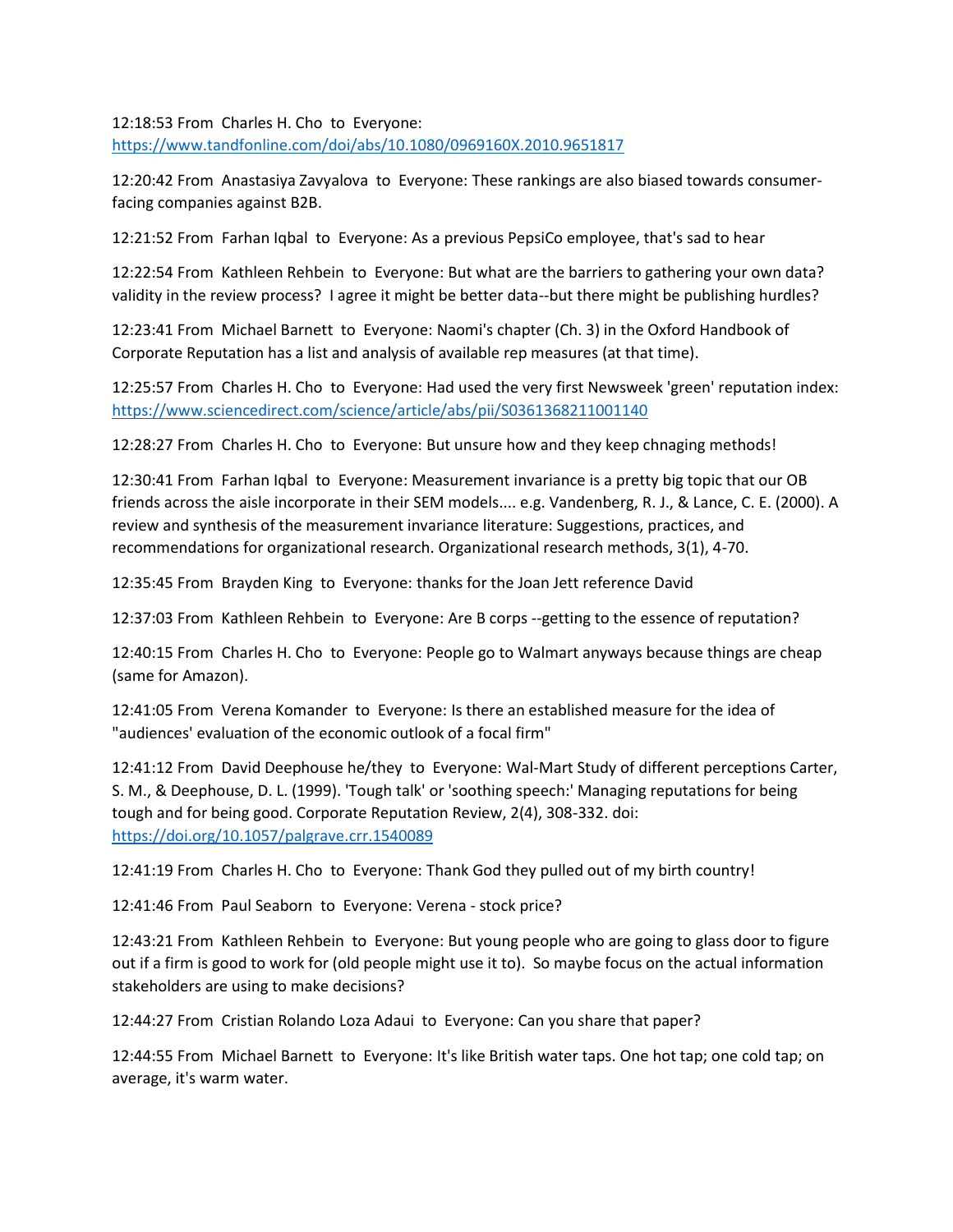12:45:53 From Rupert Younger to Everyone: Measurement paper, as requested: <https://enactingpurpose.org/assets/measuring-purpose---an-integrated-framework.pdf>

12:46:13 From Cristian Rolando Loza Adaui to Everyone: Many thanks!

12:46:16 From newburry to Everyone: Thanks Rupert!

12:47:15 From Angie Fairchild to Everyone: @Rupert Younger-- if the aggregation rules are nonsense, does that mean that we should give up on aggregation and look only at very specific (but incompatible) measures, or that we should keep trying for a better aggregation rule?

12:49:12 From Goyo to Everyone: As a multidimensional construct, it can't be aggregated

12:53:36 From Jonathan Bundy to Everyone: I believe you cheated in that debate Mike.

12:54:15 From Michael Barnett to Everyone: You sound like you're filing a grade complaint, student Bundy.

12:55:11 From Michael Barnett to Everyone: Just in: appeal denied

12:55:40 From David Deephouse he/they to Everyone: Love, E. G., & Kraatz, M. (2009). Character, conformity, or the bottom line? How and why downsizing affected corporate reputation. Academy of Management Journal, 52(2), 314-335

12:55:41 From David Deephouse he/they to Everyone: Mishina, Y., Block, E. S., & Mannor, M. J. (2012). The path dependence of organizational reputation: How social judgment influences assessments of capability and character. Strategic Management Journal, 33(5), 459-477. doi:10.1002/smj.958

12:56:21 From Michael Barnett to Everyone: Ted, Cliven, King Kong, or Jun Bundyist?

12:57:04 From Jonathan Bundy to Everyone: To Rupert's point: Park, B., & Rogan, M. 2018. Capability Reputation, Character Reputation, and Exchange Partners' Reactions to Adverse Events. Academy of Management Journal.

13:00:21 From Michelle Westermann-Behaylo to Everyone: Thank you Naomi, Bill, Jonathan, and David for a great conversation. Thank you Michael for organizing today and the whole QUASI series—it has been a high point in a tough year!

13:01:20 From David Deephouse he/they to Everyone: Time and attention

13:07:19 From Yoseph Mamo to Everyone: Can we measure reputation from users' social media interactions/digital communication through aggregate sentiment analysis?

13:07:36 From Michael Barnett to Everyone: We've muddled a lot of what used to be distinctive into reputation -- image, identity, brand, etc.

13:07:56 From David Deephouse he/they to Everyone: Rust, R. T., Rand, W., Huang, M.-H., Stephen, A. T., Brooks, G., & Chabuk, T. Real-Time Brand Reputation Tracking Using Social Media. Journal of Marketing, 0(0), 0022242921995173. doi:10.1177/0022242921995173

13:09:33 From David Deephouse he/they to Everyone: Brown, T. J., Dacin, P. A., Pratt, M. G., & Whetten, D. A. (2006). Identity, intended image, construed image, and reputation: An interdisciplinary